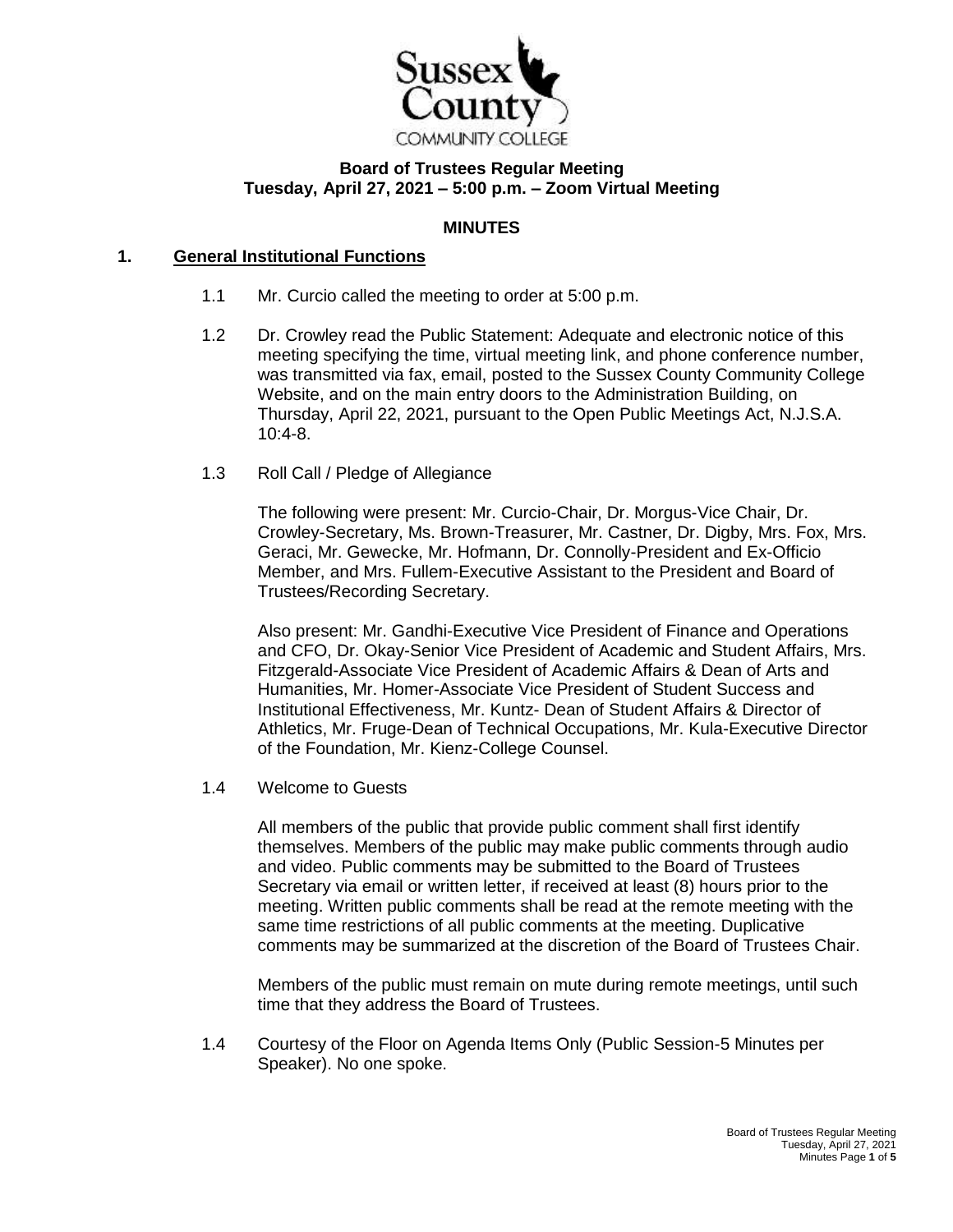- 1.6 Approval/Acceptance of Minutes
	- 1.6.1 Minutes from the Friday, March 19, 2021 Board Retreat. (Resolution No. GI04272021-1)

Dr. Morgus moved to approve minutes from the March 19, 2021 Board Retreat. Mrs. Fox seconded the motion. Motion carried unanimously.

1.6.2 Minutes from the Tuesday, March 23, 2021 Regular Meeting. (Resolution No. GI0427202-2)

Dr. Morgus moved to approve minutes from the March 23, 2021 Regular Meeting. Mr. Hofmann seconded the motion. Ms. Brown abstained from the vote. Motion carried.

1.6.3 Minutes from the Tuesday, March 23, 2021 Executive Session. (Resolution No. GI04272021-3)

Dr. Morgus moved to approve minutes from the March 23, 2021 Executive Session. Mr. Hofmann seconded the motion. Ms. Brown abstained from the vote. Motion carried.

- 1.6.4 Acknowledgment of Receipt of Committee Meeting Minutes Tuesday, April 20, 2021. (Resolution No. GI04272021-4)
	- Personnel and Curriculum Committee
	- Audit and Policy Committee
	- Finance and Facilities Committee

Mrs. Fox moved to acknowledge receipt of committee meeting minutes from April 20, 2021, as noted above. Dr. Crowley seconded the motion. Motion carried unanimously.

## **2. Consent Agenda – ACTION/RC**

The President recommends items 2.1 - 2.5 for Board approval, as brought forth after discussion and review by Board Committees:

Mrs. Fox moved to approve all items on the Consent Agenda. Dr. Morgus seconded the motion.

Roll call vote: Ms. Brown, Mr. Castner, Dr. Crowley, Dr. Digby, Mrs. Fox, Mr. Gewecke, Mr. Hofmann, Dr. Morgus, and Mr. Curcio voted yes. Mrs. Geraci abstained. Motion carried.

- 2.1 Approval of Personnel Items
	- 2.1.1 Monthly Personnel Actions (Resolution No. P04272021-1)
- 2.2 Sabbatical Leave for AY 2022-2023. Recommendation: One sabbatical, with choice of one-semester at full-pay, or one-year at half-pay. (Resolution No. P04272021-2)
- 2.3 Approval of Curriculum Items
	- 2.2.1 Medical Assistant Certificate Program (Resolutioon No. CI04272021-1)
- 2.4 Approval of Policy Items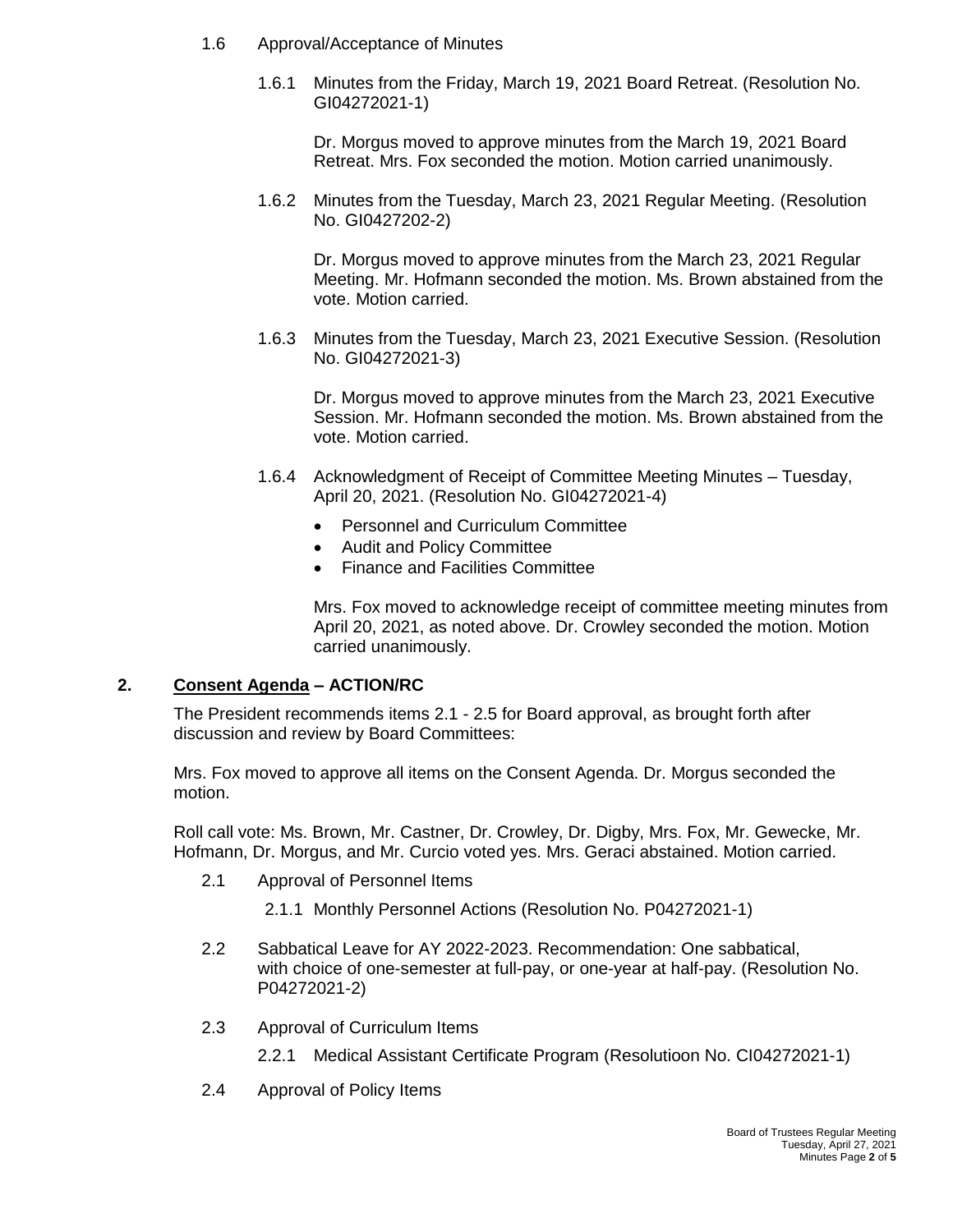- 2.4.1 Policy No. 200.37 Retirement Policy, 3-Year Review (Resolution No. AP04272021-1)
- 2.4.2 Policy No. 200.39 Overtime Compensation Policy, 3-Year Review (Resolution No. AP04272021-2)
- 2.4.3 Policy No. 200.40 Pay Procedures Policy, 3-Year Review (Resolution No. AP07242021-3)
- 2.5 Approval of Finance Items
	- 2.5.1 March, 2021 Purchases Over \$10k Report. (Resolution No. BFF04272021-1)
	- 2.5.2 County of Sussex BPO for salt/grit increased \$15k to current BPO. OPEX funded. (Resolution No. BFF04272021-2)
	- 2.5.3 Jenzabar Additional 118 hours of project management and consulting hours. (1 year) Pool hours to be payable in three monthly installments (\$7,276.67 [2] and \$7276.66 final). CCOG funded. (Resolution No. BFF04272021-3)
	- 2.5.4 NJ Edge Renewal Campus and McGuire, for 5-years in the amount of \$50,688/year. OPEX funded. (Resolution No. BFF04272021-4)
	- 2.5.5 Failover Internet Service Planet Networks 5 years at \$20,340/year. OPEX funded (Resolution No. BFF04272021-5)
	- 2.5.6 A Book Company dba Ecampus BPO \$150k to accommodate pass thru student book purchases. February 14, 2020 – February 13, 2024, estimated at \$150,000/year. (Student Fees Funded) (Resolution No. BFF04272021-6)
	- 2.5.7 A Party Center Tent rental outdoor classrooms for 4 months at a total amount of \$32,126.11. (Cares Act Funded) (Resolution No. BFF04272021-7)
- 2.5 Approval of Facilities Items
	- 2.5.1 Reject responses to the McGuire PPP RFQ. Only one qualified package was received. (Resolution No. BFF04272021-8)
	- 2.5.2 HQW Consulting for water/sewer (R Building & Horton). Total estimate \$18,000, Existing Conditions Survey & drafting lump sum \$4,500.00, construction documents & specs lump sum \$6,000.00. Bidding/award & construction administration hourly estimated \$7,500.00. (CAPEX Chapter 12 funded) (Resolution No. BFF04272021-9)
	- 2.5.3 HQW consulting for water/sewer (MTEC Building B). Total estimate \$23,500. Existing Conditions Survey & drafting lump sum \$5,000.00, DOT application (if required), hourly estimated \$4,000.00, construction documents & specs lump sum \$7,000.00. Bidding/award & construction administration hourly estimated \$7,500.00.

Description: Architectural services to design water/sewer line connections for Buildings R, Horton, and MTEC Building B to accommodate increasing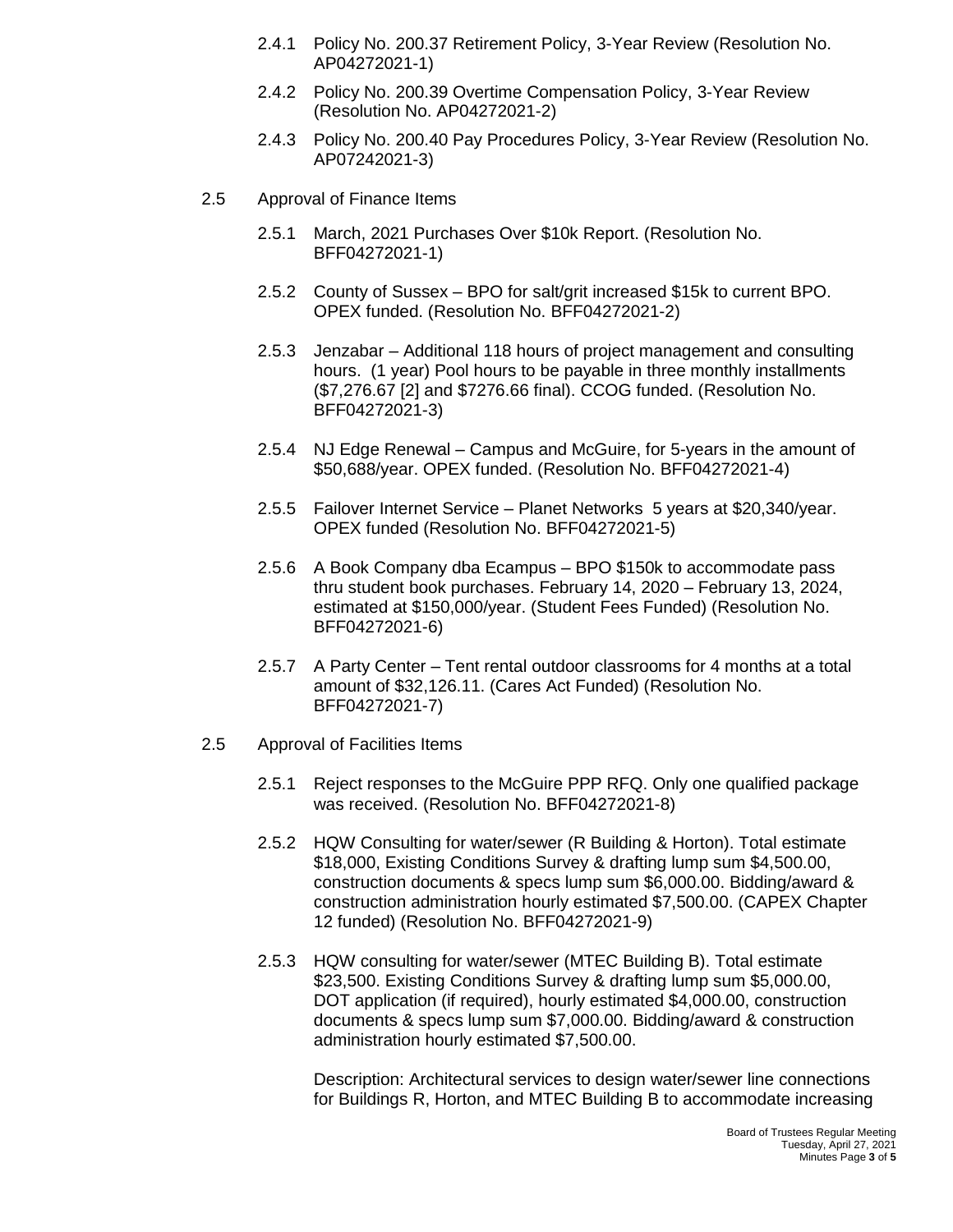usage and future expansion. Vendor Name: HQW Architects Amount: \$41,500 (above #2 & #3). (CAPEX Chapter 12 funded) (Resolution No. BFF04272021-10)

2.5.4 Renovations to the McGuire Campus for the Culinary Arts Program, Frankoski Construction Co., Inc. (Funding: Base Bid Chapter 12, Alternates 1-4 Cares Act) (Resolution No. BFF04272021-11)

> Amount: Base Bid: \$1,612,000.00 Alternate 1: \$ 32,000.00 Alternate 2: \$ 67,000.00 Alternate 3: \$103,000.00 Alternate 4: \$ 71,000.00

#### **3. Finance**

3.1 Recommendation: Acknowledge Receipt and Review of Financial Statements – March 31, 2021 Nine Months YTD FYE June 30, 2021 (Resolution No. GI04272021-5)

Mr. Gandhi presented the financial statements, including: Credit Hours, Income Statement, Major Revenue Variances to Budget and LYR, Revenue (Student/Support), Expenses, Major Expense Variances to Budget and LYR, Operating Statement, Balance Sheet-Assets, Major Asset Variances to LYR, Balance Sheet-Liabilities, Major Liabilities Variances to LYR, Three-Year Comparison, Current Assets, # of Month of OPEX Covered by Liquid Assets & Current Ratio, Headcount, and CAPEX Projects.

Ms. Brown moved to acknowledge receipt and review of financial statements as noted above. Dr. Crowley seconded the motion.

Roll call vote: Ms. Brown, Mr. Castner, Dr. Crowley, Dr. Digby, Mrs. Fox, Mrs. Geraci, Mr. Gewecke, Mr. Hofmann, Dr. Morgus, and Mr. Curcio voted yes. Motion carried unanimously.

## **4. Reports**

4.1 The Correspondence File was received, reviewed and filed.

## **5. Presentations** – None This Month

**6. Courtesy of the Floor on General Matters** (Public Session-5 Minutes per Speaker)

No one spoke.

#### **7. Other Business**

## **Discussion / Reports / Announcements:**

- 7.1 Trustee Activity Update None this month.
- 7.2 Alumni Trustee Report None this month.
- 7.3 The President's Report is on file in the Office of the President.
- 7.4 Chair's Comments (REC)